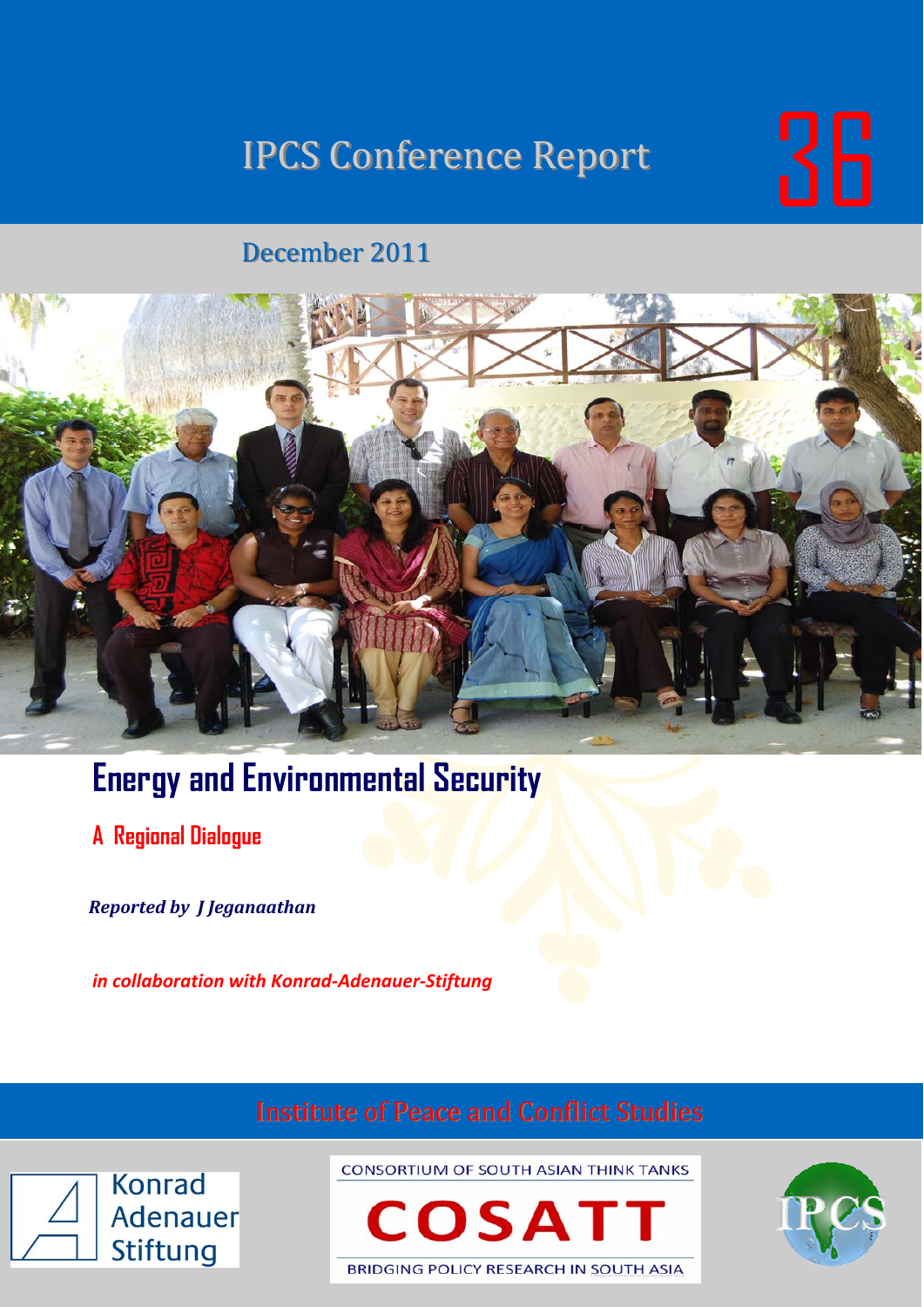## **Energy and Environmental Security: A Regional Dialogue**

#### **© 2010, Institute of Peace and Conflict Studies (IPCS)**

**The Institute of Peace and Conflict Studies is not responsible for the facts, views or opinion expressed by the author.** 

**The Institute of Peace and Conflict Studies (IPCS), established in August 1996, is an independent think tank devoted to research on peace and security from a South Asian perspective.** 

**Its aim is to develop a comprehensive and alternative framework for peace and security in the region catering to the changing demands of national, regional and global security.** 

Address: B 7/3 Lower Ground Floor Safdarjung Enclave New Delhi 110029 INDIA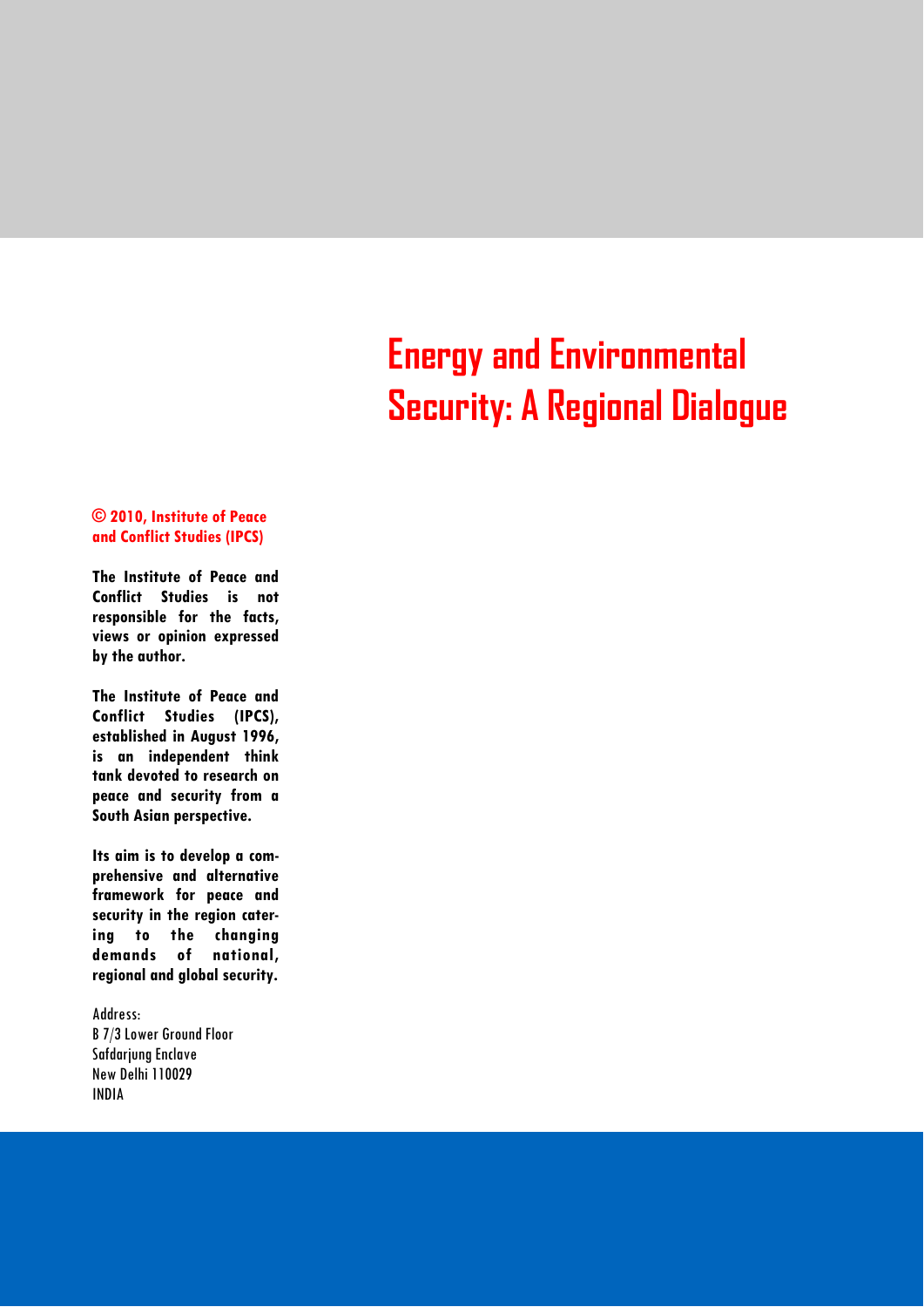#### **Introductory Remarks D Suba Chandran** *Director IPCS*

For the past three years, the Consortium has been working on South Asian regional security issues. The aim is to bring together expertise from leading think‐tanks of the region to study topical security issues and formulate a set of policy recommendations for the respective governments of the South Asian Countries as well as for SAARC.

The first endeavour was based on 'Connectivity', which was completed in 2009, while the second project was on 'Terrorism' which was completed last year. This year the consortium commissioned a study on 'Energy and Environmental Security' in January 2011 at the Kathmandu conference. In the second conference held in Colombo, the researchers presented their findings and proposed policy recommendations. These papers have been subsequently published into an edited volume.

This volume on energy and environmental security issues in South Asia is divided into two parts. The first part discusses about various country perspectives; it addresses how each country in South Asia looks at energy and environmental security issues in terms of what their problems are; what are the prospects; and what their major recommendations are.

The second part of the book talks about what can these countries do collectively at the regional level? It reflects on cooperation in energy, water and climate change issues and examines the prospects for regional energy corridor, electricity grid and water management. Lastly, the book offers policy recommendations on what needs to be further done on energy and environmental security issues.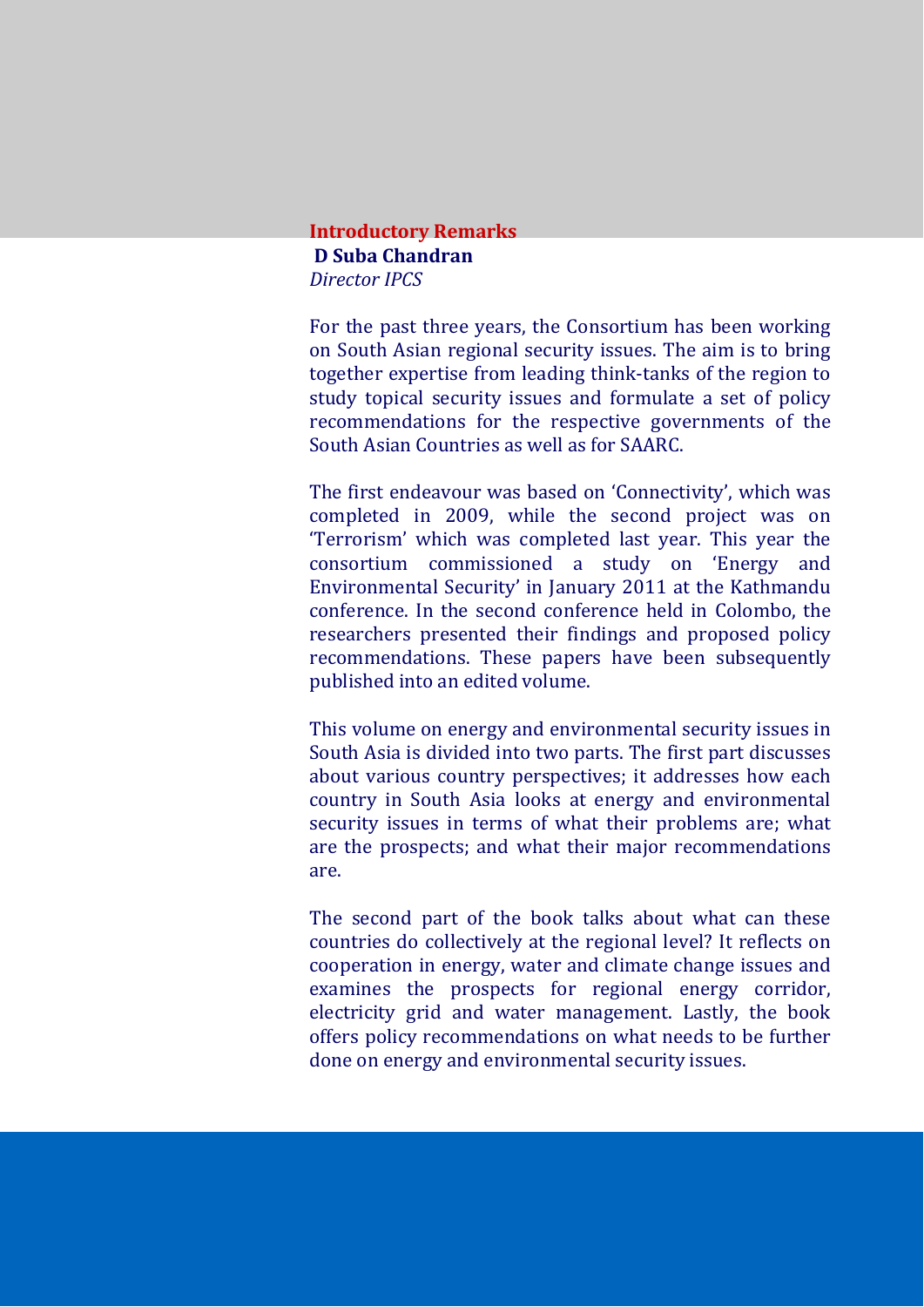#### **Maj Gen Dipankar Banerjee**

*Mentor IPCS*

The Consortium of South Asian Think Tanks (COSATT) is an informal grouping of leading think tanks in South Asia, which meets every year for research and study on significant problems concerning the region. From a think‐tank perspective, COSATT brings out solutions and publishes policy recommendations before each SAARC Summit. So, at the end of every SAARC Summit, it generates an idea or theme highlighted by the previous summit and then develops a research project consisting of an year‐long study which finds solutions to the given problems thus taking the policy orientation forward.

The theme for this years summit is 'Building Bridges' which encapsulates the full dimension of civil issues that can be

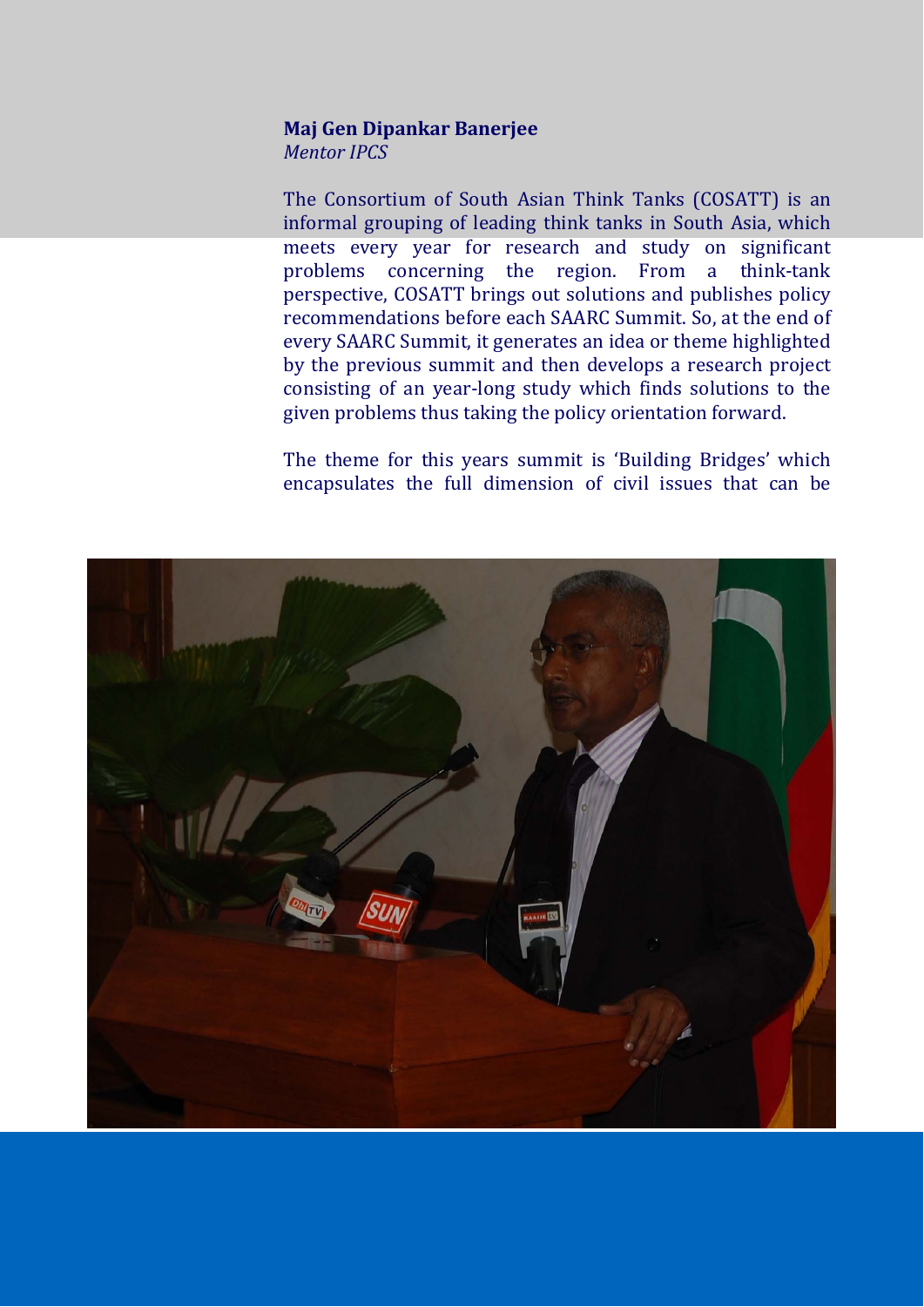brought together under a regional cooperative framework. This would immensely help to address the fundamental challenges that the region confronts today: to develop a sense of understanding; to build a wisdom of cooperation; and through that develop concrete ideas in order to take the regional cooperation one step ahead. For any such cooperative endeavour the most important thing is 'Vision'.

Maldives, as an active member of SAARC has provided quality leadership that has shaped the vision of SAARC since 1980s. Maldives also played a major role in setting up an Eminent Persons Group (EPG) from the SAARC countries. The EPG report laid out a perspective for 2020 on what could SAARC develop and achieve. It still remains a source of inspiration for developing a vision for regional cooperation in this region. The COSATT has been constructively engaging to acrry forward this initiative to achieve regional cooperation and integration in South Asia.

#### **Initial Remarks**

#### **Ibrahim Hussain Zaki** *Special Envoy to President of Maldives*

Today, with the release of the book on Energy and Environmental Security, the project undertaken by COSATT is brought to a successful culmination. For Maldives, Energy and Environmental is a matter of serious concern and it is more appropriate that the book is released in Male.

The most important document that COSATT has produced in the past is the Eminent Persons Group (EPG) report on SAARC Vision 2020, which lays out a road map for the future of SAARC and also outlines new mechanisms to enhance regional cooperation in South Asia through SAARC. Perhaps, this document would have come ahead of time but now in this summit we have appealed to the leaders of the SAARC to address the issue without any further delay because in that way we can move from the current level of cooperation to a higher level of cooperation.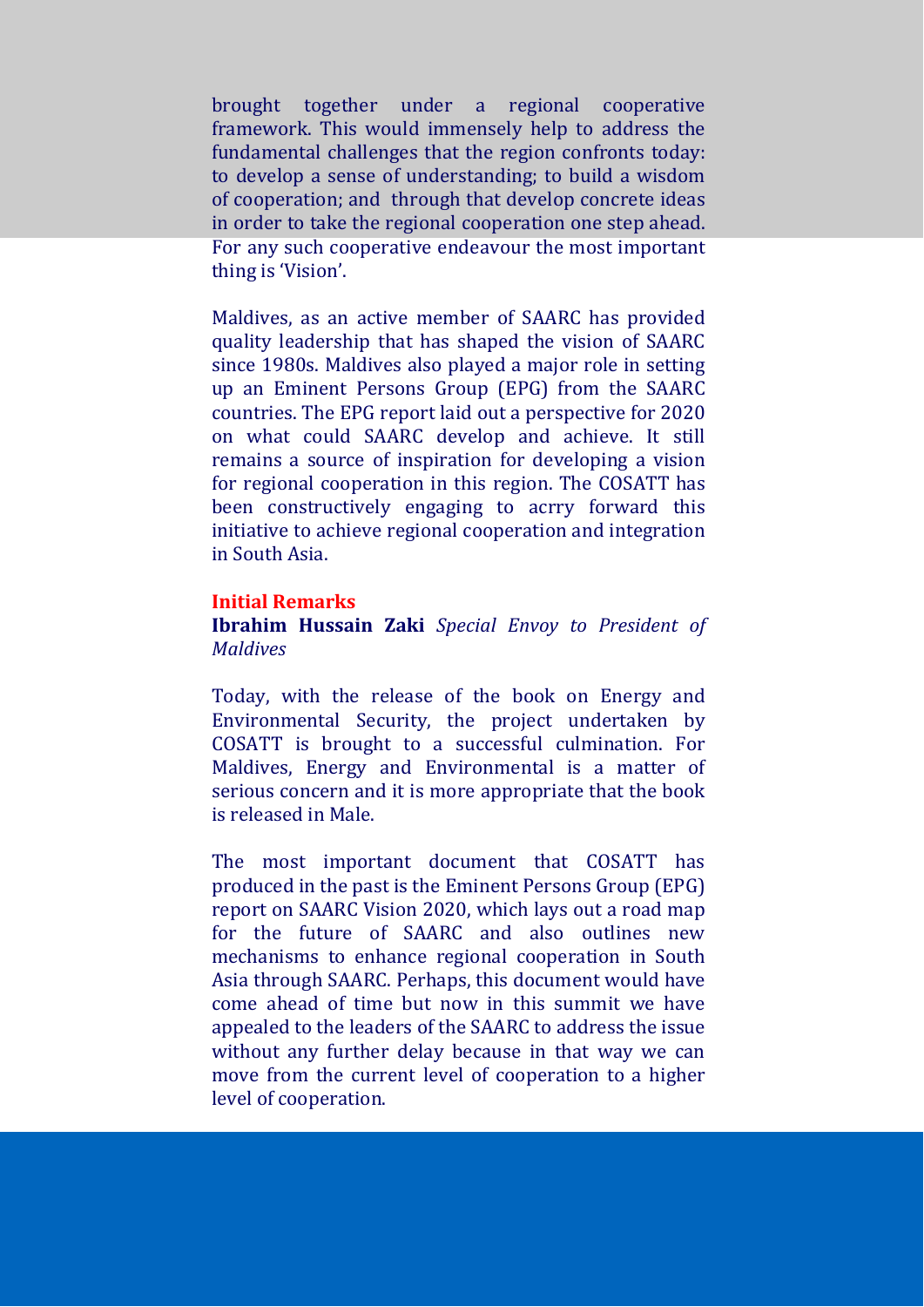

Well, COSATT has spent good amount of time in bringing out this book. To produce such book needs financial support and here I would like to convey my deep appreciation to Konrad Adenauer Stiftung (KAS) which has been instrumental in supporting various cooperative initiatives in South Asia.

Their commitment. dedication and sincerity towards South Asia is highly laudable. Also, I would like to thank the

members of COSATT for their decision to have the meeting in Maldives and I hope they will continue to enrich the academic discourse on relevant issues even in future.

#### **Keynote Address** *Dr Mohammad Waheed, Vice President of Maldives*

The issue that this book addresses - energy and environmental security is more pertinent to Maldives than any other country in the region. As everyone is aware of how vulnerable Maldives is to climate change, it is timely that the report has been released just a week before the SAARC Summit. It is my hope that the recommendations provided in the report will find a place in the foreign policy decision‐making of SAARC countries.

The government of Maldives has taken a decision to follow low carbon economic growth path. There are three important reasons for this development. One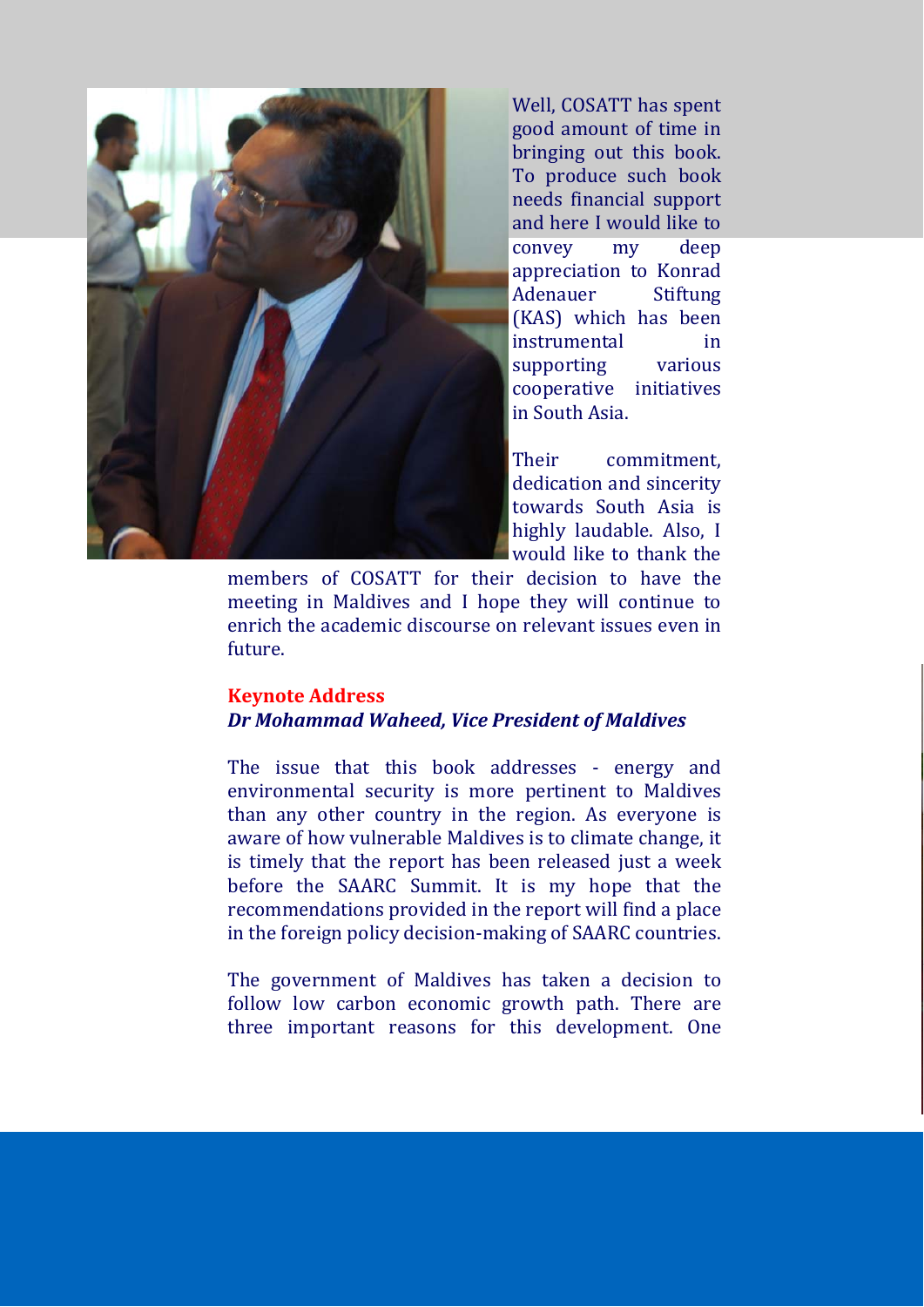obvious reason is environmental issues. With Maldives being the most vulnerable country to climate change, it cannot pursue an economic development based on fossil fuel energy.

Maldives has been playing a substantive role in mitigating carbon emission concerns in the region and it hopes that this will have a considerable impact on global initiatives to reduce the carbon imprint. If Maldives succeeds in reducing carbon emissions, then others can also follow suit. If the global warming rises even by 3 to 4 degree celsius it will be a threat to the very existence of Maldives. So if the other countries do not agree to emission reductions, ultimately Maldives will have to face the consequences.

Environmental security is a core issue for Maldives but energy security also plays a significant role in its economic policies, because of its complete dependence on fossil fuels. For instance, any rise in global oil prices especially diesel can have enormous impact on Maldives because diesel industry is

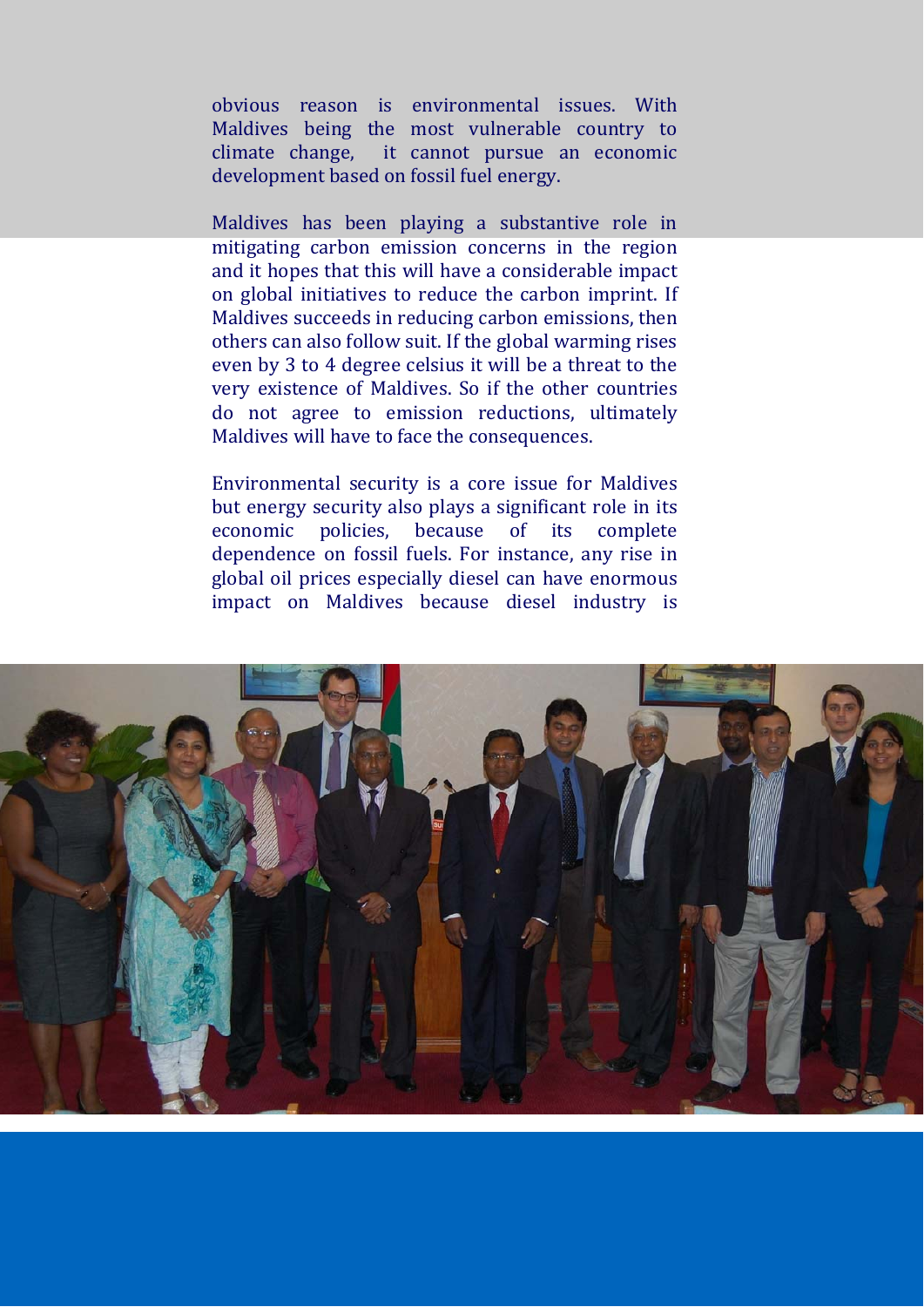subsidized here. Electricity is produced by using diesel and ordinary Maldivians cannot afford to bear the price rise according to the global market level.

The cost of electricity production in Maldives from fossil fuels is lesser than that of solar energy. This is because, economically renewable energy sources are difficult to harness due to technological cost. However, in the past two years the cost of production of solar energy has gone down due to technological developments and availability, though storage continues to be a problem. In terms of energy security, Maldives needs to develop a policy on how to tap renewable energy sources. Tapping solar energy sources is the way to meet electricity requirements and reduce fossil fuel dependency. Maldives is now planning to shift 60 per cent of production to solar and the rest 40 per cent to other sources including biomass. Unfortunately, Maldives does not have biomass sources and it has to invest from outside. This is where the neighbours, particularly India, can play a role in the supply of biomass sources.

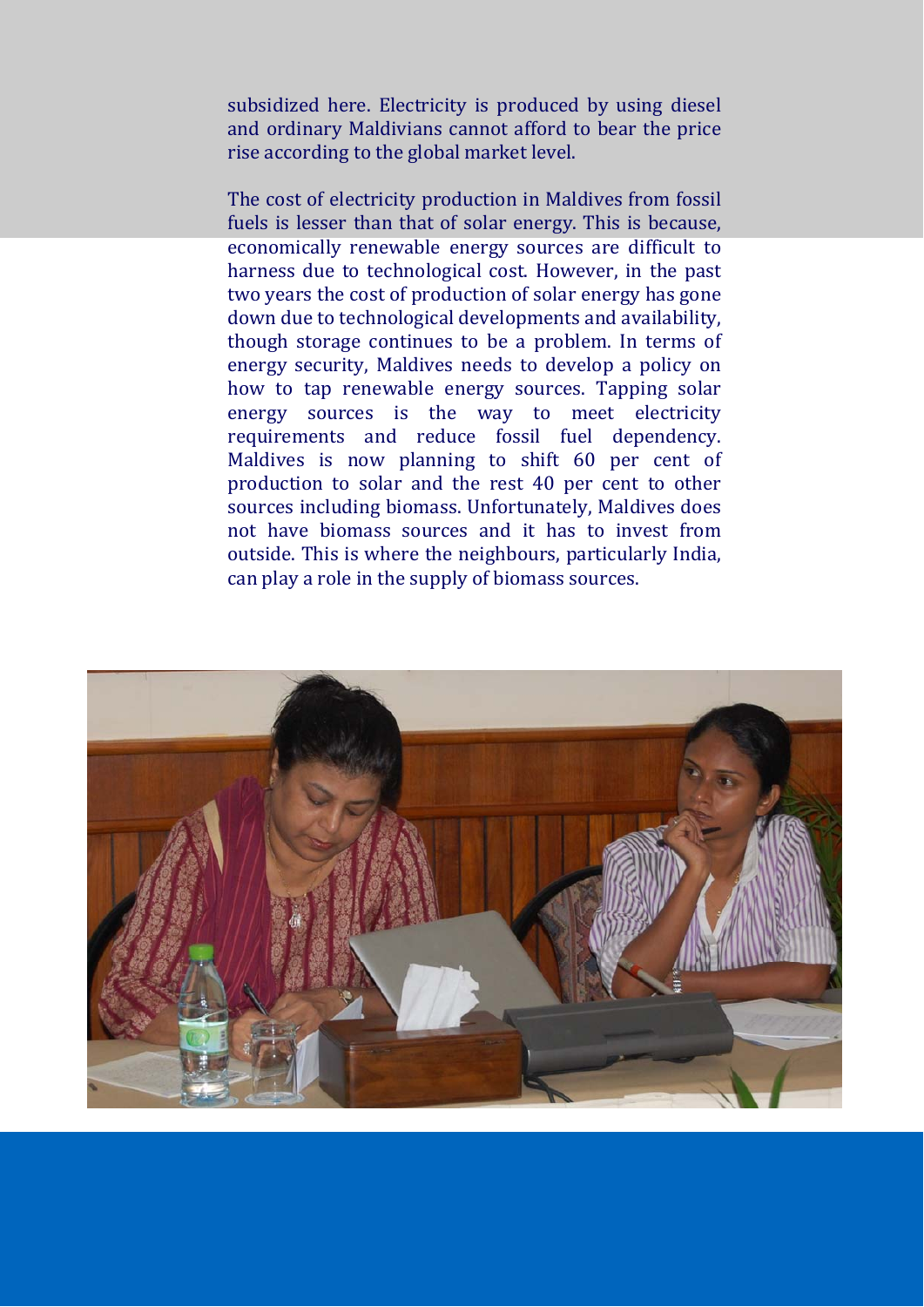#### **Concluding Remarks**

#### **Tomislav Delinic**

*Director Regional Programme SAARC, KAS*

It is indeed a right decision to release the report on energy and environmental security in Maldives. Though Maldives does not figure in any key global political debate, it is an effective actor in global climate change. Germany has been playing a significant role in pushing the agenda



in global energy security with a clear vision on how the energy trends will change in the next few decades. European model of cooperation on energy and environmental security can be emulated in the South Asian context. It is the vision of great leaders that brought the Europeans together after the devastation of the Second World War.

Today there are 27 countries in the European Union (EU) where even the smaller members have strong voice. It is my hope that smaller countries of South Asia like Maldives' security concerns should be addressed. At EU, the bigger ones listen to the smaller ones. We hope that sometimes the bigger ones in this region will also listen to the smaller ones.

Despite many failures and setback the European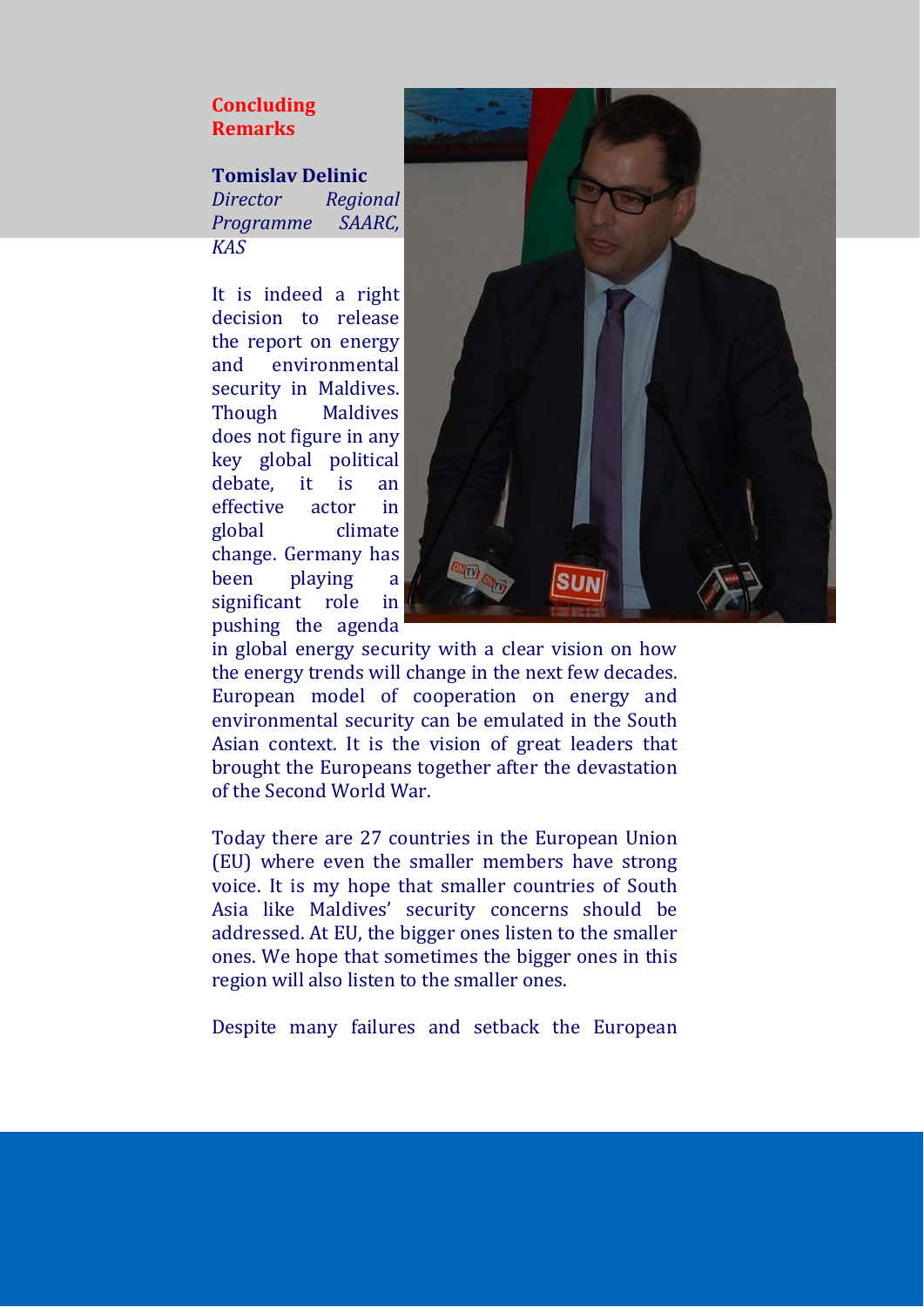integration process enabled the citizens of nation‐states to move across Europe without passports and they can trade wherever they want to. The Konrad Adenauer Stiftung does not believe in nationalism rather it strongly advocates regional integration and cooperation for peace and security.

#### **Mallika Joseph**

*Director IPCS*

Despite the geographical proximity of the south Asian neighbours, there are certain issues which create rift amongst these countries. Also, we have issues that can bring us together, like energy and environmental which will encourage us to work together and cooperate with each other. And when you look at the future of the SAARC, it is demographically very well poised and it has to make a mark in the world as economic growth and development becomes very important. In that respect, energy and environmental security becomes very crucial for the region. The institute of peace and conflict studies (IPCS) is extremely privileged to be the convenor of COSATT and be instrumental in bringing out the report on energy and environmental security.

#### **COSATT 2012: A Discussion**

The COSATT members discussed about the agenda for 2012. Taking the cue from the SAARC Summit declaration that urged the member countries to focus their efforts on connectivity issues under a broad theme 'Building Bridges', COSATT has decided to study connectivity issues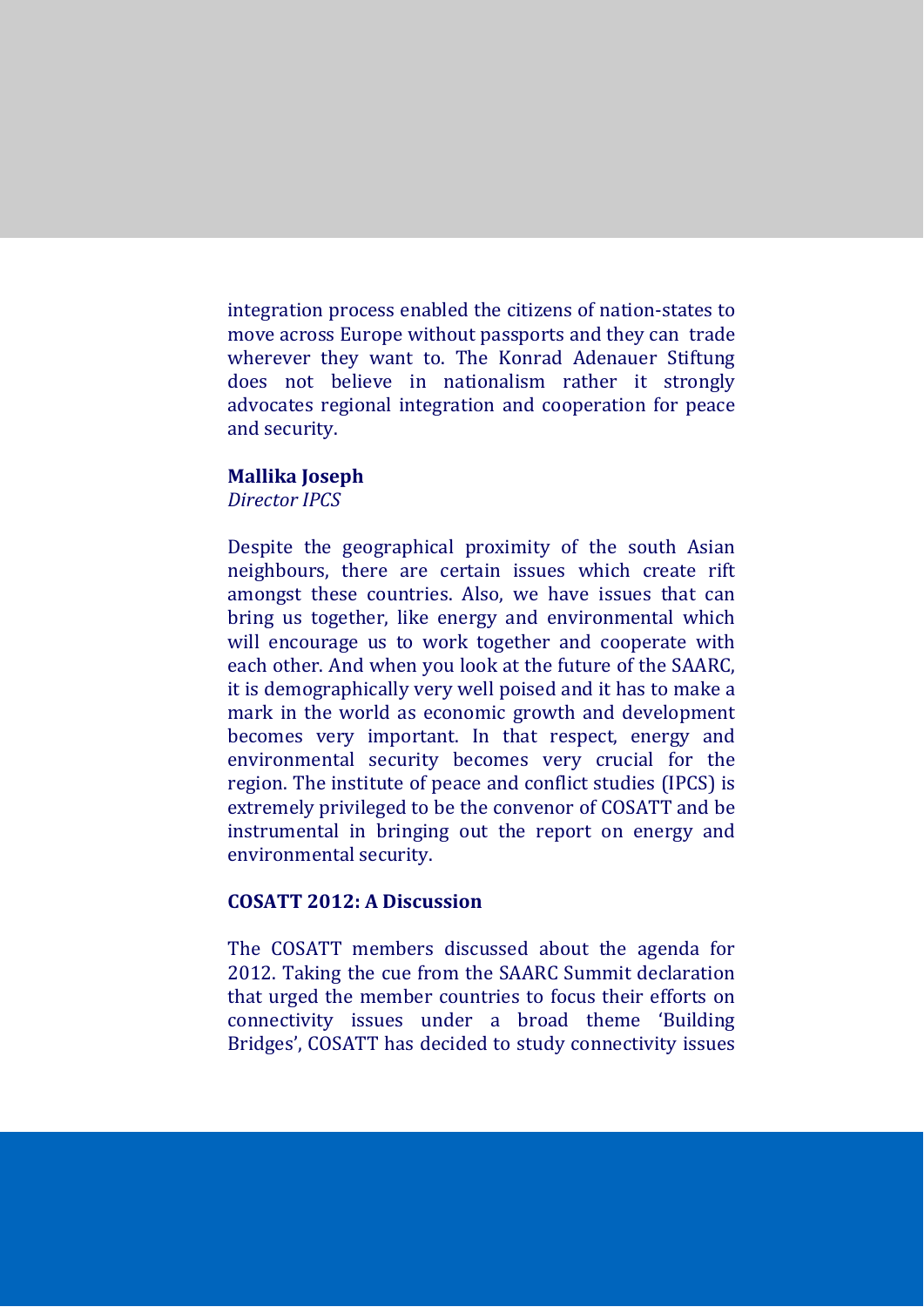

in South Asia. During the brainstorming session, the members indentified four key areas of focus: establishing trade corridors, gas corridors, common electricity grid, and common climate change and energy policy. The basic aim will be to build and implement a community model of cooperation in South Asia. To realize a South Asian community one needs to be very clear about what kind of community is to be built – economic or political community? Countries of this region irrespective of their diversity do share common values and interests but they differ in their cooperative endeavours due to varied perspectives.

Therefore, country perspectives on the idea of building bridges are necessary for the study. Some questions that need addressing are: What does the South Asian Countries understand by building bridges? What is their interpretation of connectivity? So far the issue of connectivity has been understood in terms of physical like transportation and people‐to‐people contact. But today connectivity includes building civil society at country levels and establishing regional networks of trading community. Civil society can also contribute